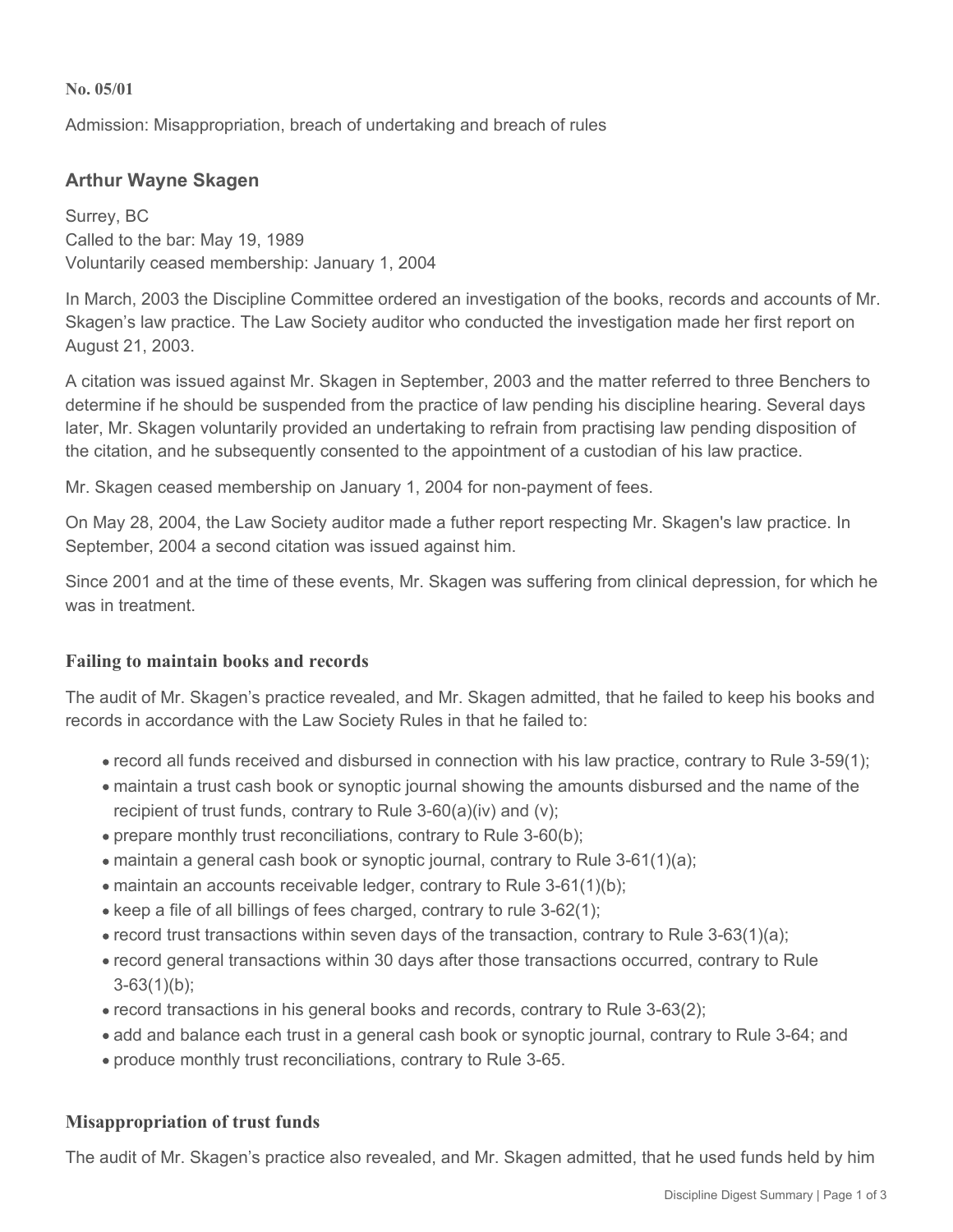in trust for clients without their knowledge, consent or authorization and, in doing so, misappropriated the funds.

In the course of handling client trust funds, Mr. Skagen admitted that, contrary to Rule 3-55, he failed to maintain sufficient funds on deposit to meet his trust obligations to clients. He also admitted that, contrary to Rule 3-56, he withdrew funds from trust when he knew that:

- the funds were not properly required for payment to or on behalf of a client;
- the funds were not his property, but rather were in trust for clients; and
- there were not sufficient funds to the credit of his client on whose behalf the funds were to be paid.

Mr. Skagen also failed to immediately eliminate and report trust shortages, contrary to Rule 3-66.

## **The Delta real estate transaction**

In April, 2003 Mr. Skagen represented a company, which was the vendor in the sale of real property. Mr. Skagen received an initial payment of \$50,000, which he deposited to his trust account, and later paid his client \$25,000 from the account.

On May 7, 2003, the day before completion of the sale, Mr. Skagen received and deposited to his trust account a trust cheque from the purchaser's lawyer for \$798,569.98, representing the net sale proceeds. Mr. Skagen was provided these funds on his undertaking to discharge all encumbrances from title, including a bank mortgage and a mortgage in favour of CCRA.

Mr. Skagen subsequently paid \$621,404.21 to the bank mortgagee to discharge its mortgage. He also sent CCRA a cheque for \$117,165.77, along with a copy of the Order to Pay signed by his client and a request that CCRA provide a mortgage discharge. CCRA cashed the cheque but stated it was unwilling to provide a discharge based on this partial payment. It therefore repaid the \$117,165.77 by cheque, payable to Mr. Skagen in trust.

Mr. Skagen deposited the funds from CCRA to his trust account. In total, he should have held \$202,165.77 to the credit of his vendor client. The Law Society auditor found, and Mr. Skagen admitted, that he had used funds held in trust for the vendor to make unauthorized payments, including payments for other clients who did not have sufficient funds in trust. In June, 2003 he made six such payments (of \$20,000, \$50,000, \$193,959.04, \$4,205.61, \$83,192.50 and \$50,000).

Mr. Skagen recognized that his failure to discharge a mortgage was reportable to the Law Society, and he advised a lawyer in the Department of Justice, who was a solicitor for CCRA, that he would pay the full amount owed to CCRA.

After various discussions on payment, the lawyer for CCRA provided Mr. Skagen with a mortgage discharge on Mr. Skagen's undertaking to provide a trust cheque payable to the Receiver General of Canada for \$168,886.58. Mr. Skagen filed the discharge. He subsequently sent to the CCRA's lawyer a trust cheque for \$168,886.58.

Because Mr. Skagen had misappropriated funds from trust, there were insufficient funds to cover the trust cheque and it was dishonoured.

Mr. Skagen admitted that he had misappropriated trust funds held for his client. He also admitted that he breached his undertaking to the lawyer for CCRA and, by issuing a trust cheque that was dishonoured, breached his undertaking that the cheque would be paid, contrary to Chapter 11, Rule 8 of the *Professional Conduct Handbook*.